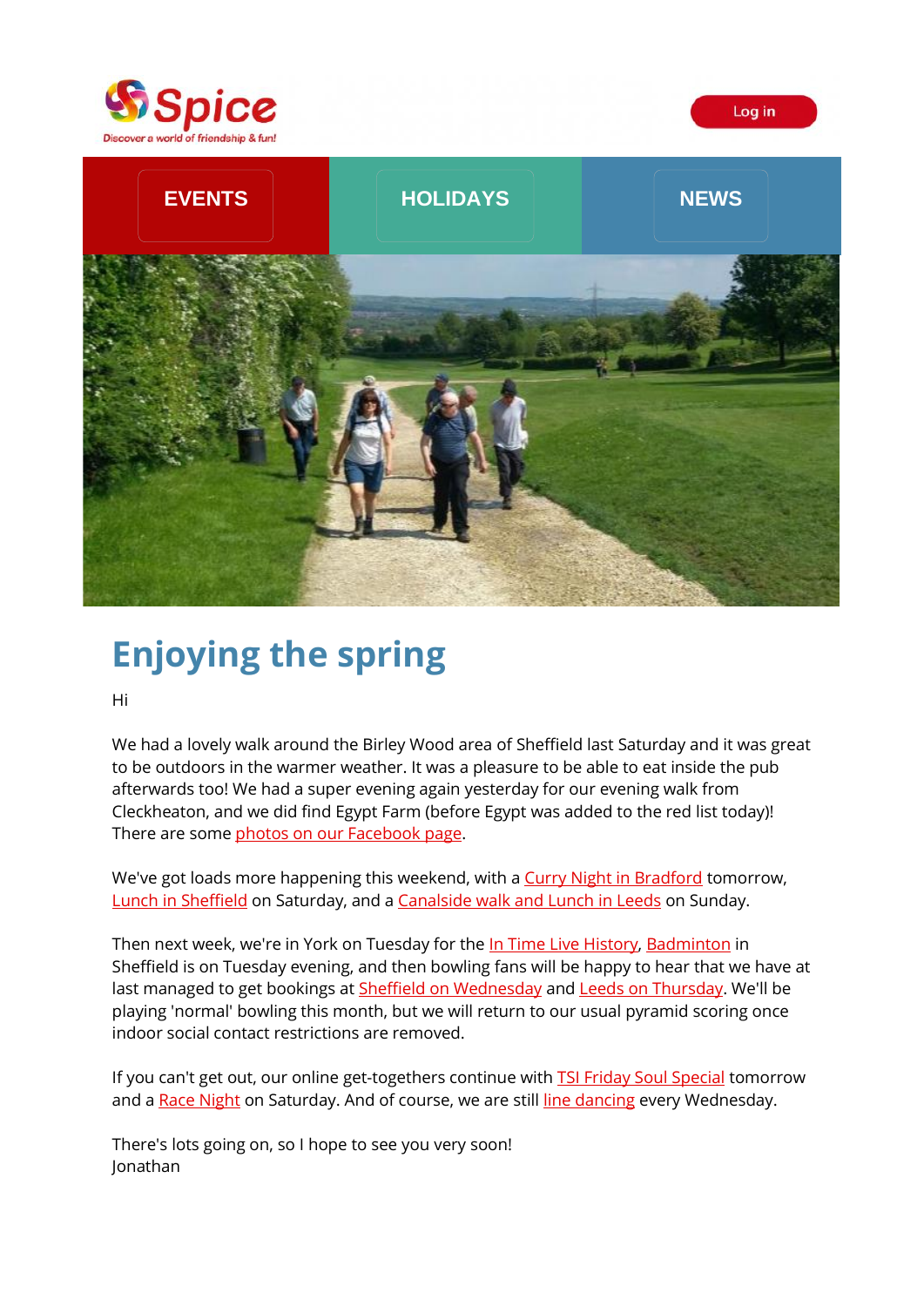

## **Ski Les Arcs**

We now have a couple more sole occupancy rooms available for the Spice Yorkshire Ski Trip to Les Arcs this winter. They're likely to fill fast, so if you want your own room, book now!

**[Learn more](https://spiceuk.lt.acemlna.com/Prod/link-tracker?redirectUrl=aHR0cHMlM0ElMkYlMkZ3d3cuc3BpY2V1ay5jb20lMkZldmVudHMtaG9saWRheXMlMkZza2ktbGVzLWFyY3Mtd2l0aC1zcGljZS15b3Jrc2hpcmU=&a=650344965&account=spiceuk%2Eactivehosted%2Ecom&email=1lNuJE%2BrfgC%2F8jRYTdcwIV8mo4ad0FCroTtAVDq%2FbzQ%3D&s=b900027c55ea3ffe9431fd4817f89468&i=108A126A4A2281)**

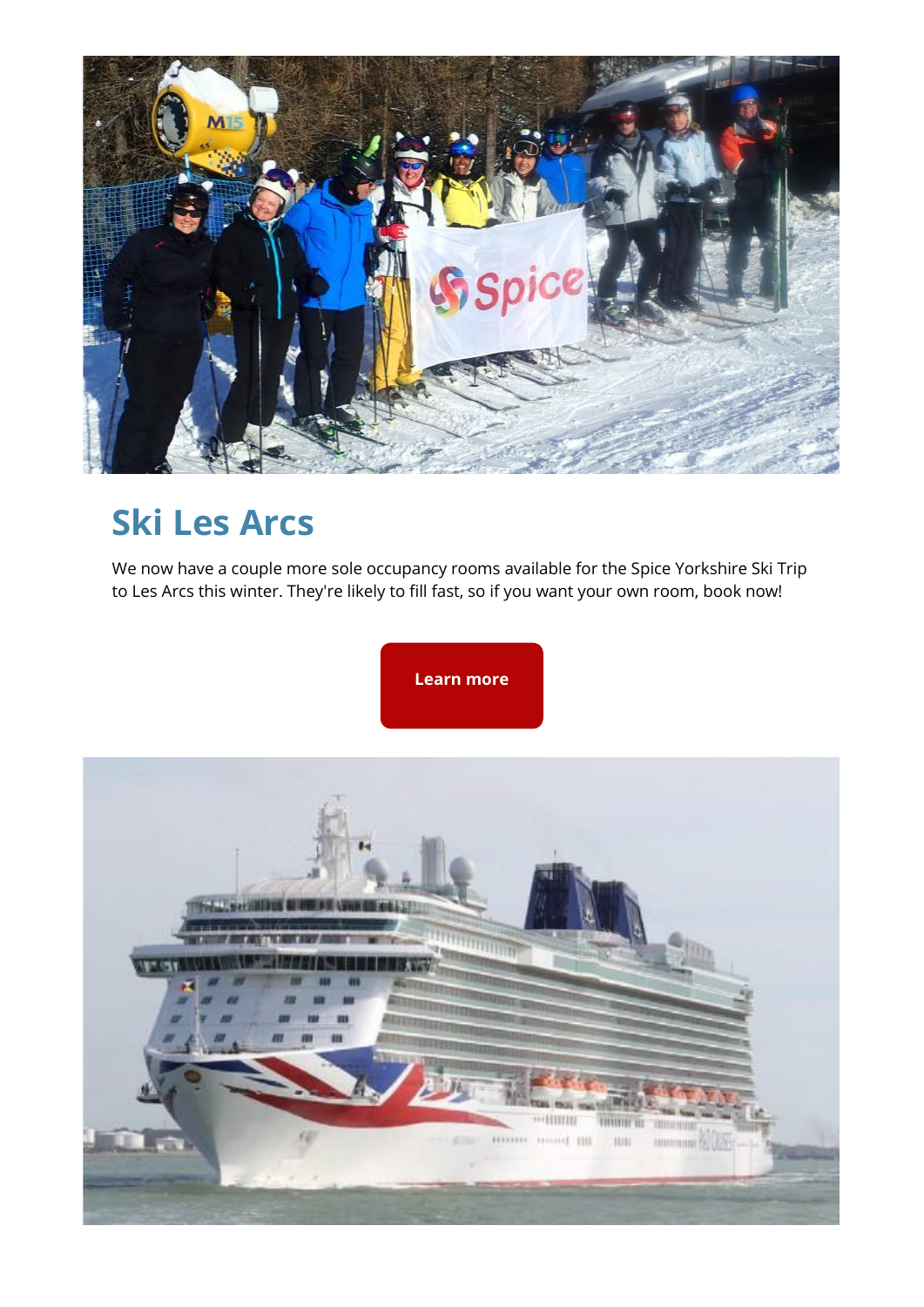#### **Weekend update**

We have a couple of new weekend breaks for you this week!

For those not going to Masham, we have a Three Night P&O Cruise along the Devon & [Cornwall Coast](https://spiceuk.lt.acemlna.com/Prod/link-tracker?redirectUrl=aHR0cHMlM0ElMkYlMkZ3d3cuc3BpY2V1ay5jb20lMkZldmVudHMtaG9saWRheXMlMkYzLW5pZ2h0LWNydWlzZS1hbG9uZy10aGUtZGV2b24tY29ybndhbGwtY29hc3Q=&a=650344965&account=spiceuk%2Eactivehosted%2Ecom&email=1lNuJE%2BrfgC%2F8jRYTdcwIV8mo4ad0FCroTtAVDq%2FbzQ%3D&s=b900027c55ea3ffe9431fd4817f89468&i=108A126A4A2282) in July. With two days at sea, it will be a great way to view the spectacular coastline, while enjoying all that the P & O flagship, Britannia, has to offer. There's an early booking discount on this one for those that book before 15 June, so don't delay!

Next spring, why not spend a weekend in Britain's first national park on the [Matlock and](https://spiceuk.lt.acemlna.com/Prod/link-tracker?redirectUrl=aHR0cHMlM0ElMkYlMkZ3d3cuc3BpY2V1ay5jb20lMkZldmVudHMtaG9saWRheXMlMkZtYXRsb2NrLWFuZC1kZXJieXNoaXJlLXBlYWstZGlzdHJpY3Qtd2Fsa2luZy1hbmQtc29jaWFsLXdlZWtlbmQtMTEtbWFyLTIy&a=650344965&account=spiceuk%2Eactivehosted%2Ecom&email=1lNuJE%2BrfgC%2F8jRYTdcwIV8mo4ad0FCroTtAVDq%2FbzQ%3D&s=b900027c55ea3ffe9431fd4817f89468&i=108A126A4A2283)  [Derbyshire Peak District Walking and Social Weekend?](https://spiceuk.lt.acemlna.com/Prod/link-tracker?redirectUrl=aHR0cHMlM0ElMkYlMkZ3d3cuc3BpY2V1ay5jb20lMkZldmVudHMtaG9saWRheXMlMkZtYXRsb2NrLWFuZC1kZXJieXNoaXJlLXBlYWstZGlzdHJpY3Qtd2Fsa2luZy1hbmQtc29jaWFsLXdlZWtlbmQtMTEtbWFyLTIy&a=650344965&account=spiceuk%2Eactivehosted%2Ecom&email=1lNuJE%2BrfgC%2F8jRYTdcwIV8mo4ad0FCroTtAVDq%2FbzQ%3D&s=b900027c55ea3ffe9431fd4817f89468&i=108A126A4A2283) Steve and Arlene have planned guided walks each day and will also offer fun get-togethers for the après-walk!

**[View all weekends away](https://spiceuk.lt.acemlna.com/Prod/link-tracker?redirectUrl=aHR0cHMlM0ElMkYlMkZ3d3cuc3BpY2V1ay5jb20lMkZldmVudHMtaG9saWRheXMlM0Zvd25lciUzREFsbCUyNm1hc3RlckNhdGVnb3J5JTNEV2Vla2VuZHMlMjUyMEF3YXk=&a=650344965&account=spiceuk%2Eactivehosted%2Ecom&email=1lNuJE%2BrfgC%2F8jRYTdcwIV8mo4ad0FCroTtAVDq%2FbzQ%3D&s=b900027c55ea3ffe9431fd4817f89468&i=108A126A4A2255)**

### **Featured upcoming events**



#### **In Time Live History Show**

Channel your inner Sherlock. Unravel the puzzles, decipher the clues, and solve the mystery.



### **Walk: Oughtibridge and Grenoside**

With fabulous views from the Birley Stone.

**[Learn More](https://spiceuk.lt.acemlna.com/Prod/link-tracker?redirectUrl=aHR0cHMlM0ElMkYlMkZ3d3cuc3BpY2V1ay5jb20lMkZldmVudHMtaG9saWRheXMlMkZ3YWxrLW91Z2h0aWJyaWRnZS1hbmQtZ3Jlbm9zaWRl&a=650344965&account=spiceuk%2Eactivehosted%2Ecom&email=1lNuJE%2BrfgC%2F8jRYTdcwIV8mo4ad0FCroTtAVDq%2FbzQ%3D&s=b900027c55ea3ffe9431fd4817f89468&i=108A126A4A2284)**



#### **Outdoor Theatre: A Midsummer Night's Dream**

Bring a picnic to enjoy before this new adaptation of one of Shakespeare's most popular comedies.

#### **[Learn More](https://spiceuk.lt.acemlna.com/Prod/link-tracker?redirectUrl=aHR0cHMlM0ElMkYlMkZ3d3cuc3BpY2V1ay5jb20lMkZldmVudHMtaG9saWRheXMlMkZvdXRkb29yLXRoZWF0cmUtYS1taWRzdW1tZXItbmlnaHRzLWRyZWFtLWluLXNoZWZmaWVsZC0xOC1qdW4tMjE=&a=650344965&account=spiceuk%2Eactivehosted%2Ecom&email=1lNuJE%2BrfgC%2F8jRYTdcwIV8mo4ad0FCroTtAVDq%2FbzQ%3D&s=b900027c55ea3ffe9431fd4817f89468&i=108A126A4A2285)**

**[Learn More](https://spiceuk.lt.acemlna.com/Prod/link-tracker?redirectUrl=aHR0cHMlM0ElMkYlMkZ3d3cuc3BpY2V1ay5jb20lMkZldmVudHMtaG9saWRheXMlMkZpbi10aW1lLWxpdmUtaGlzdG9yeS1zaG93LWluLXlvcms=&a=650344965&account=spiceuk%2Eactivehosted%2Ecom&email=1lNuJE%2BrfgC%2F8jRYTdcwIV8mo4ad0FCroTtAVDq%2FbzQ%3D&s=b900027c55ea3ffe9431fd4817f89468&i=108A126A4A2274)**

**[View all upcoming events](https://spiceuk.lt.acemlna.com/Prod/link-tracker?redirectUrl=aHR0cHMlM0ElMkYlMkZ3d3cuc3BpY2V1ay5jb20lMkZldmVudHMtaG9saWRheXMlM0ZtYXN0ZXJDYXRlZ29yeSUzREFsbCUyNmNhdGVnb3J5JTNEQWxsJTI2b3duZXIlM0RBbGw=&a=650344965&account=spiceuk%2Eactivehosted%2Ecom&email=1lNuJE%2BrfgC%2F8jRYTdcwIV8mo4ad0FCroTtAVDq%2FbzQ%3D&s=b900027c55ea3ffe9431fd4817f89468&i=108A126A4A2259)**